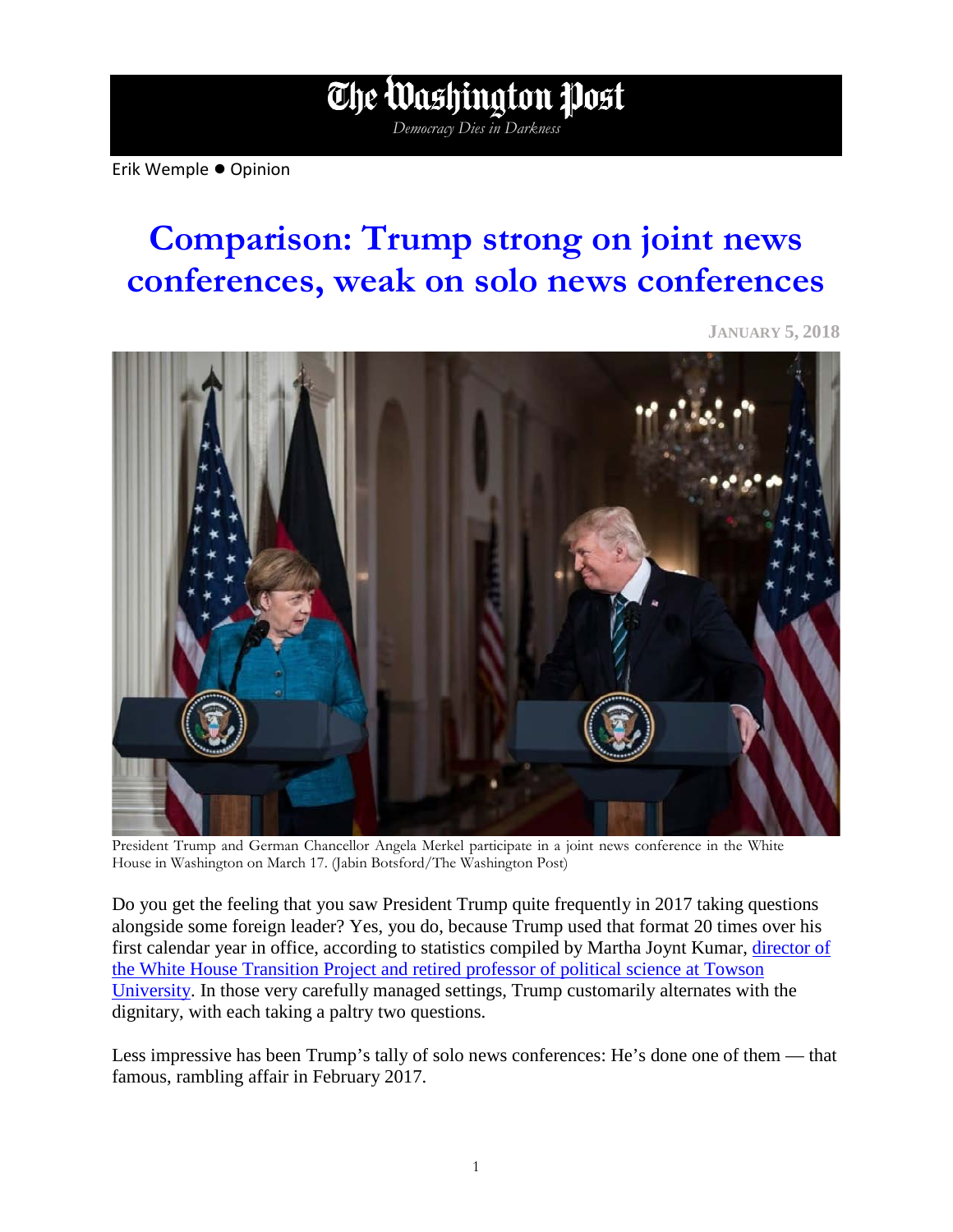## *Democracy Dies in Darkness*

## Kumar assembles other metrics as well. Have a look: